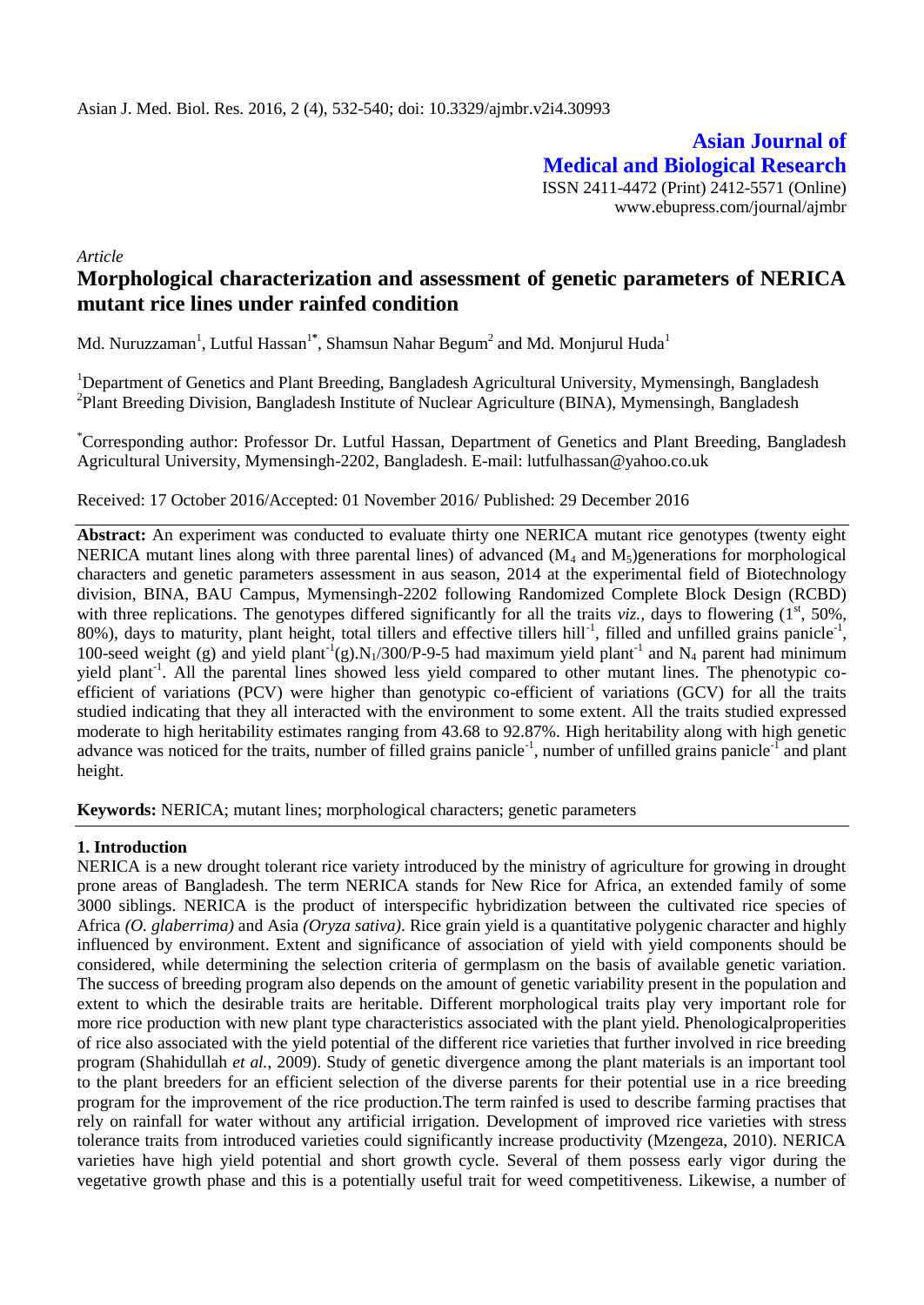them are resistant to African pests and diseases, such as the devastating blast, to rice stem borers and termites. They also have higher protein content and amino acid balance than most of the imported rice varieties (WARDA, 2008).

Though its cause of low productivity in Bangladesh is still unrevealed, the farmers found low tiller number, weak and fragile stem could be the important morphological characters that compromised the yield (reported in a discussion meeting organized by UBINIG, 28 September 2012). Moreover, the scientists in the discussion meeting assumed that the low productivity could be due to climatic change and soil variation compared to its origin. For this reason mutation is applied to produce mutant lines to improve yield of NERICA lines in Bangladesh.

Mutants have made it possible to identify critical elements for developing high yield potential varieties exhibiting desirable traits such as semi-dwarfism, early maturity, greater number of panicles plant<sup>-1</sup> and increased fertility. The technique has been successfully utilized by Bangladesh Institute of Nuclear Agriculture (BINA) and many other research institutes on different crops (Das *et al.,* 1999; Azad *et al.,* 2012).

Therefore, the present experiment was conducted to evaluate thirty one mutant rice lines for morphological traits and to assess the genetic parameters of the NERICA lines to screen out best performing lines and traits with high heritability and genetic advance for developing high yielding new rice varieties.

# **2. Materials and Methods**

# **2.1. Experimental materials**

Thirty one NERICA rice genotypes (twenty eight mutant lines along with three parents) of advanced generations  $(M_4 \text{ and } M_5)$  were used. Seeds of the rice genotypes were obtained from Bangladesh Institute of Nuclear Agriculture (BINA), BAU Campus, Mymensingh-2202. The experiment was conducted in aus season 2014. The list of the genotypes is present in the Table 1.

# **2.2. Field experimentation and management**

# **2.2.1. Seedbed preparation and sowing of pre-germinated seeds**

Seed bed was prepared by raising soil up to 5-10 cm from the field surfaces followed by puddling. Before puddling cow dung was applied  $\omega$  2kgm<sup>-2</sup>. The entire seed bed was than divided into three seed beds and small plots (50 cm X 50 cm) were prepared considering the 31 rice genotypes. Between the plots 10 cm distance was maintained. Drainage channels (30 cm) were prepared between seed beds to drain out excess water whenever needed. The seeds were soaked into water for 24 hours and incubated in moist cloth sacks for 48 hours for quick germination. The pre-germinated seeds were sown in seedbed on  $29<sup>th</sup>$  March, 2014.

# **2.2.2. Experimental design**

Field experiments were conducted following randomized complete block design (RCBD) with three replications. Row to row and plant to plant distance were 20 cm and 15 cm respectively.

# **2.2.3. Transplanting**

One seedling per hill was transplanted to the main plot on the 18<sup>th</sup> April, 2014. Row to row and plant to plant distance were 20cm and 15cm respectively.

# **2.2.4. Intercultural operations**

Gap filling was done within seven days after transplanting with the seedlings from same source to obtain uniform plant population. Drainage and weeding were done as and when required. Insecticides and fungicides were sprayed only once. No artificial irrigation was given.

# **2.2.5. Harvesting**

Different genotypes were matured at different times. Harvesting was done when 90% of the plant populations of each plot reached to maturity.

# **2.2.6. Recording of data**

Data were recorded on the following traits-Days to flowering, Days to maturity, Plant height, Total tillers hill<sup>-1,</sup> Effective tillers hill<sup>-1</sup>, Non effective tillers hill<sup>-1</sup>, Panicle length, Filled grains panicle<sup>-1</sup>, Unfilled grains panicle<sup>-1</sup>, 100-Seed weight (g), Yield plant<sup>-1</sup>.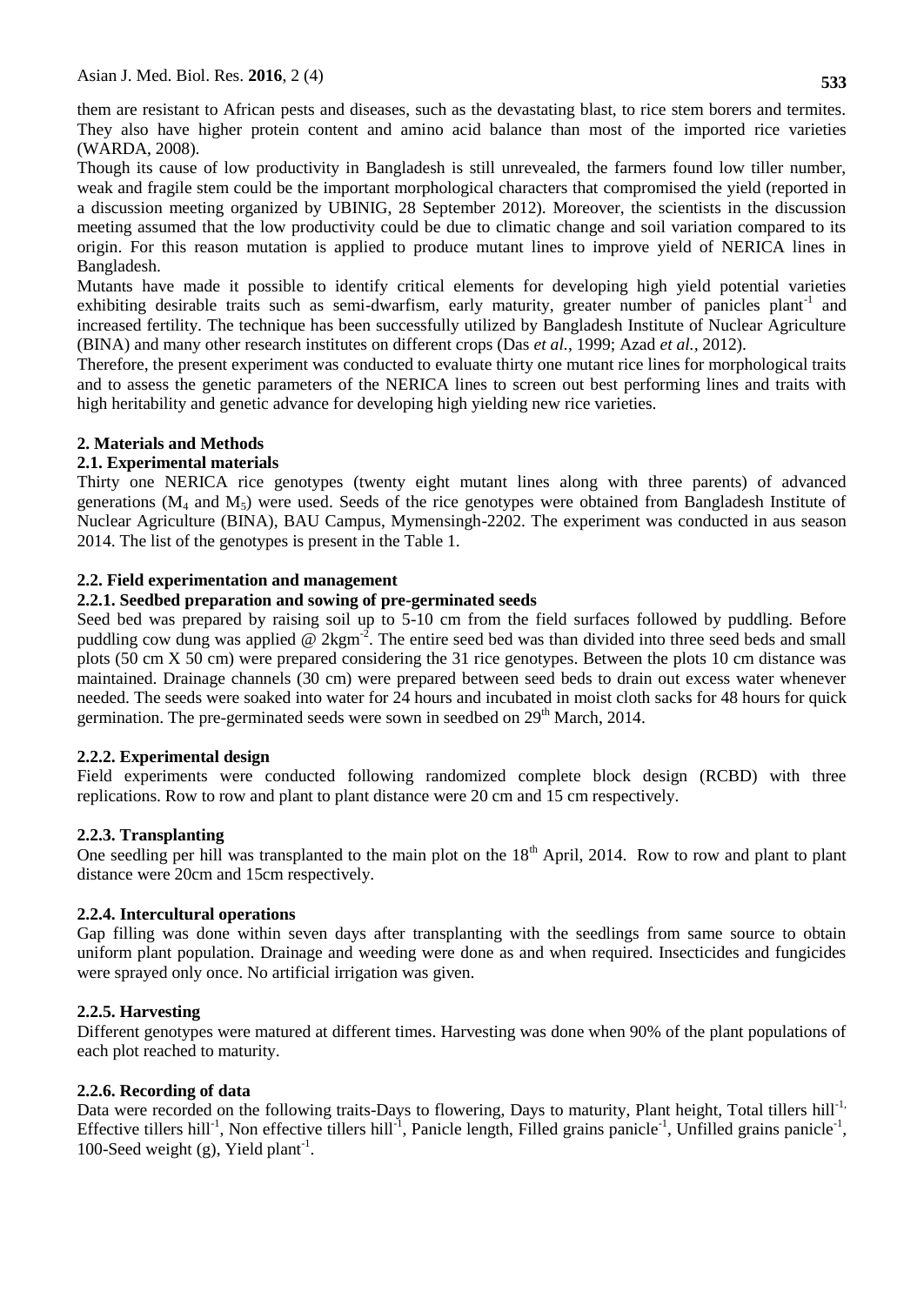# **2.3. Estimation of genetic parameters**

# **2.3.1. Estimation of genotypic and phenotypic variances**

Genotypic and phenotypic variances were estimated according to the formula given by Johnson *et al*., (1995).

Genotypic variance, 
$$
\sigma_g^2 = \frac{GMS - EMS}{r}
$$

Where, GMS = Genotypic mean square,  $EMS = Error$  mean square and  $r = Number$  of replication. Phenotypic variance,  $\sigma_{\text{p}}^2 = \sigma_{\text{g}}^2 + \text{EMS}$ Where,  $\sigma_g^2$  = Genotypic variance and EMS = Error mean square

#### **2.3.2. Estimation of heritability**

Heritability in broad sense  $(h<sup>2</sup><sub>b</sub>)$  was estimated according to the formula suggested by Johnson *et al.*, (1955) and Hanson *et al.,* (1956).

Heritability,  $h_b^2 = \frac{\sigma^2 g}{\sigma^2}$  $\frac{\sigma_{\rm g}}{\sigma_{\rm p}^2} \times 100$ 

Where,  $h^2_{\ b}$ =Heritability in broad sense,  $\sigma^2_{\ g}$ = Genotypic variance; and $\sigma^2_{\ p}$ = Phenotypic variance.

# **2.3.3. Estimation of genotypic coefficient of variation (GCV) and phenotypic coefficient of variation (PCV)**

Genotypic and phenotypic coefficient of variations were estimated according to Burton (1952) and Singh and Chaudhury (1985).

 $\Gamma$ 

Genotypic coefficient of variations, GCV = 
$$
\frac{\sqrt{\sigma_g^2}}{\bar{X}} \times 100
$$

Where,  $\sigma_{\rm g}^2$  Genotypic variance and  $\overline{X}$  = Population mean

Phenotypic coefficient of variations, PCV = 
$$
\frac{\sqrt{\sigma_P^2}}{\overline{X}} \times 100
$$

Where,  $\sigma_p^2$  = Phenotypic variance and  $\overline{X}$  = Population mean

#### **2.3.4. Estimation of genetic advance**

Estimation of genetic advance was done following formula given by Johnson *et al.,* (1955) and Allard (1960). Genetic advance,  $GA = h_b^2$ .K. $\sigma_p$ 

Where,  $h_b^2$  = Heritability in broad sense, K= Selection differential, the value of which is 2.06 at 5% selection intensity and  $\sigma_p$  = Phenotypic standard deviation.

# **2.3.5. Estimation of genetic advance in percentage of mean, GA (%)**

Genetic advance in per cent of mean was calculated by the formula of Comstock and Robinson (1952) as follows:  $\sim$ 

Genetic advance in percentage of mean, GA (
$$
\frac{\omega_0}{\overline{X}} \times 100
$$
)

Where,  $GA =$  Genetic advance and  $\overline{X}$ = Population mean

#### **3. Results and Discussion**

The analyses of variance of different NERICA mutant lines indicated that the difference among genotypes for all the quantitativetraits under study *viz.*, days to flowering  $(1<sup>st</sup>, 50%, 80%)$ , days to maturity, plant height (cm), total tillers hill<sup>-1</sup>, panicle length (cm), effective tillers hill<sup>-1</sup>, filled and unfilled grains panicle<sup>-1</sup>,100 seed weight (g) and yield plant<sup>-1</sup> (g) were highly significant (Table.2). Yaqoob *et al.* (2012) observed significant variation among genotypes for days to maturity, total tillers hill<sup>-1</sup>, effective tillers hill<sup>-1</sup>, plant height, panicle length, 100grain weight and yield plant<sup>-1</sup>. Tiwari *et al.* (2011) also observed significant variation among genotypes for days to 50% flowering, effective tillers plant<sup>-1</sup>, panicle length, and grain yield plant<sup>-1</sup>. These results suggest that all the genotypes under study had significant variation with each other.The mean performances of 31 rice genotypes for their morphological characters are shown in Table 3.

# **3.1. Days to flowering (1st, 50% and 80%)**

Being an important character to assess early maturity, days to flowering was taken to an account for the genotypes. Days to  $1<sup>st</sup>$  flowering among the genotypes ranged from 61.33 to 90.56 days with a mean value of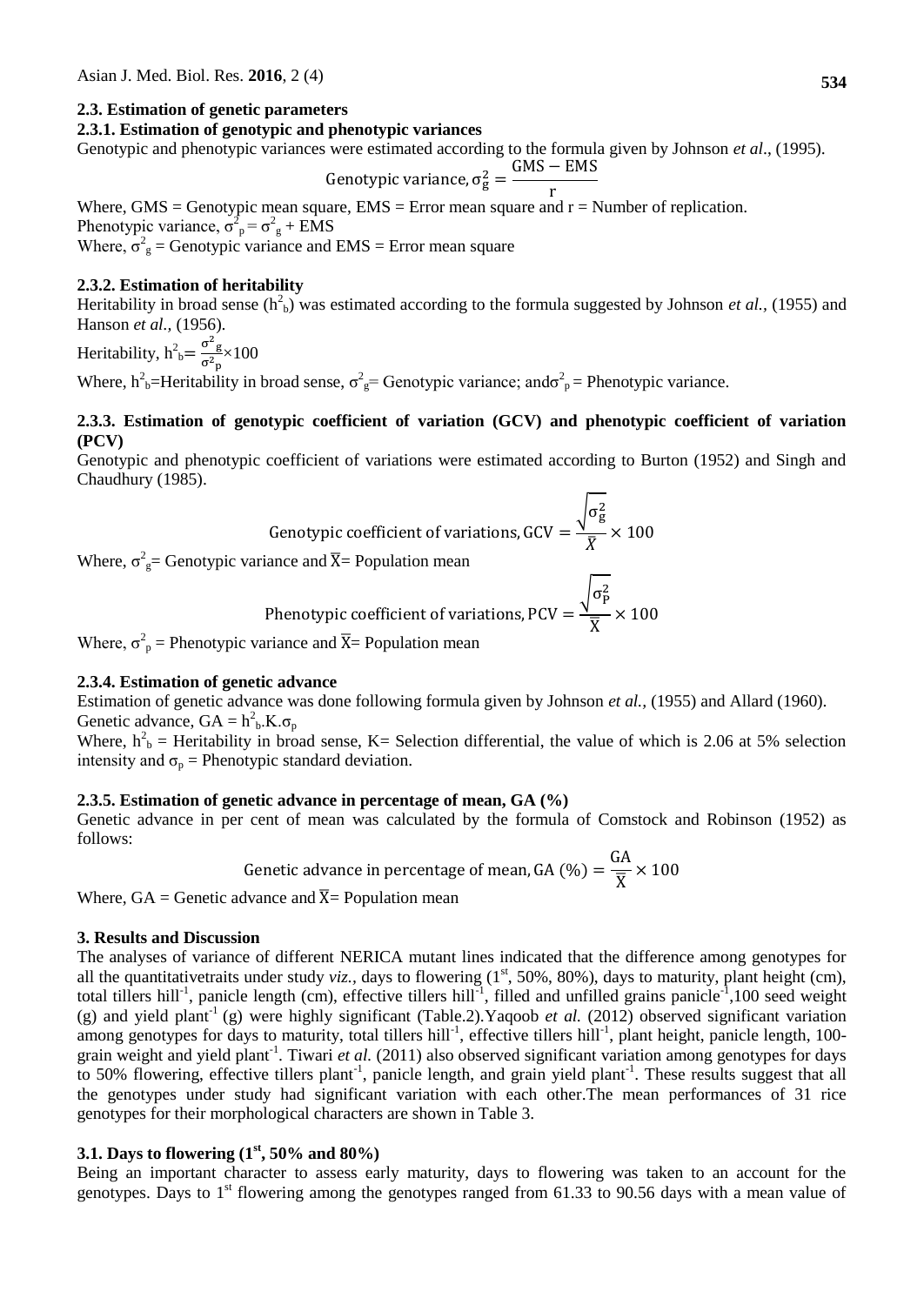**535**

77.67 days. N<sub>4</sub>/250/P-9-5-3 took the lowest days to 1<sup>st</sup> flowering (61.33 days) and N<sub>1</sub> parent took the highest days to  $1<sup>st</sup>$  flowering (90.56 days). The average range of days to 50% flowering among the genotypes was 65.61 to 95.27days with a mean value of 82.96 days. $N_4/250/P$ -9-5-3 took the lowest days to 50% flowering (65.61) days) and  $N_1$  parent took the highest days to 50% flowering (95.27days). Days to 80% flowering among the genotypes ranged from 70.43 to 101.7 days with a mean value of 88.53 days.  $N_4/250/P-9-5-3$  took the lowest days to 80% flowering (70.43 days) and  $N_1$  parent took the highest days to 80% flowering (101.7 days).

# **3.2. Days to maturity**

Early maturity is the most desirable character of rice variety in present situation. Days tomaturity among the genotypes ranged from 104.6 to 126.67 days with a mean value of 110.46 days. $N_1/250/P-7-3$  took the lowest days to maturity (104.6 days) which was followed by  $N_4/350/P-2(1)-32-11$ ,  $N_4/250/P-2(5)-11-13$  and  $N_1/300/P-1$ 9-5 and N<sub>1</sub> parent took the highest days to maturity (126.70 days) which was followed by N<sub>4</sub> parent and  $N_1/250/P$ -7-3-12.

# **3.3. Plant height (cm)**

Lower plant height is desirable in rice breeding. The average range of plant height among the genotypes was 73.43cm to 114.77cm with a mean value of 97.12cm. N<sub>4</sub> parent had the lowest plant height(73.43 cm) and N1/300/P-9-5-12 had the highest plant height(114.77 cm).Plant height in rice is a complex character and is the end product of several genetically controlled factors (Cheema *et al.,* 1987). Reduction in plant height may improve their resistance to lodging and reduce substantial yield losses associated with this trait (Abbasi *et al*. 1995).

# **3.4. Number of total tillers hill-1**

The higher number of tillers hill<sup>-1</sup> is preferable for achieving high yield. In this study, the average number of tiller hill<sup>-1</sup> ranged from6.33 to 19.0 with a mean value of  $10.49 \text{ N}_1/350/P-2(1)-32-11$  had the maximum number of tillers hill<sup>-1</sup> (19.0) and N<sub>1</sub>/250/P-7-13-12 had the minimum number of tillers hill<sup>-1</sup>(6.33) which was followed  $bvN_{10}/300/P$ -3-7-3.

# **3.5. Number of effective tillershill-1**

The number of effective tillers hill<sup>-1</sup> is directly related to grain yield. In this study the number of effective tillers hill<sup>-1</sup> ranged from 5.00 to 14.00 with a mean value of  $833.N<sub>4</sub>/350/P-2(1)-32-11$  had maximum number of effective tillers hill<sup>-1</sup> (14.0) and N<sub>10</sub>/300/P-3-7-3had minimum number of effective tillers hill<sup>-1</sup>(5.0).

# **3.6. Panicle length (cm)**

Panicle length is also an important yield contributing character since higher panicle length could provide higher grain numbers. Panicle length among the genotypes ranged from 20.60 to 31.13 cm with a mean value of 25.05 cm.  $N_1/250/P-7-3-11$  had the longest panicle (31.13 cm) and  $N_4$  parent had the lowest panicle length (20.60 cm).

# **3.7. Number of filled grains panicle-1**

The yield of the plant is related to number of filled grains panicle<sup>-1</sup> and it differed significantly among the lines. In this study the number of filled grain panicle<sup>-1</sup> ranged from 61.0 to 127.0 with a mean value of 95.91. $N<sub>4</sub>/350/P$ -2 (1)-32-11 had the highest number of filled grain panicle<sup>-1</sup> (127.0) and N<sub>1</sub>/350/P-2-2-4 had the lowest number filled grain panicle<sup>-1</sup>(61.0).

# **3.8. Number of unfilled grains panicle-1**

Less number of unfilled grains panicle<sup>-1</sup> is a positive attribute towards higher yield. The number of unfilled grain panicle<sup>-1</sup> ranged from 17.0 to 42.33 with a mean value of  $30.77 \text{ N}_{10}/300/P$ -3-7-1 had the highest number of unfilled grain panicle<sup>-1</sup> (42.33) and N<sub>1</sub>/250/P-7-13-15 had the lowest number of unfilled grain panicle<sup>-1</sup>(17.0).

# **3.9. 100 seed weight (g)**

There was a significant difference in 100 seed weight among the lines depending on the size and shape of grains. 100 seed weight ranged from 1.73g to 3.03 g with a mean value of 2.47g. The highest 100 seed weight was recorded in  $N_1/250/P-7-3-12$  (3.03 g) and  $N_1/350/P-2-2-4$  had minimum 100 seed weight (1.73g).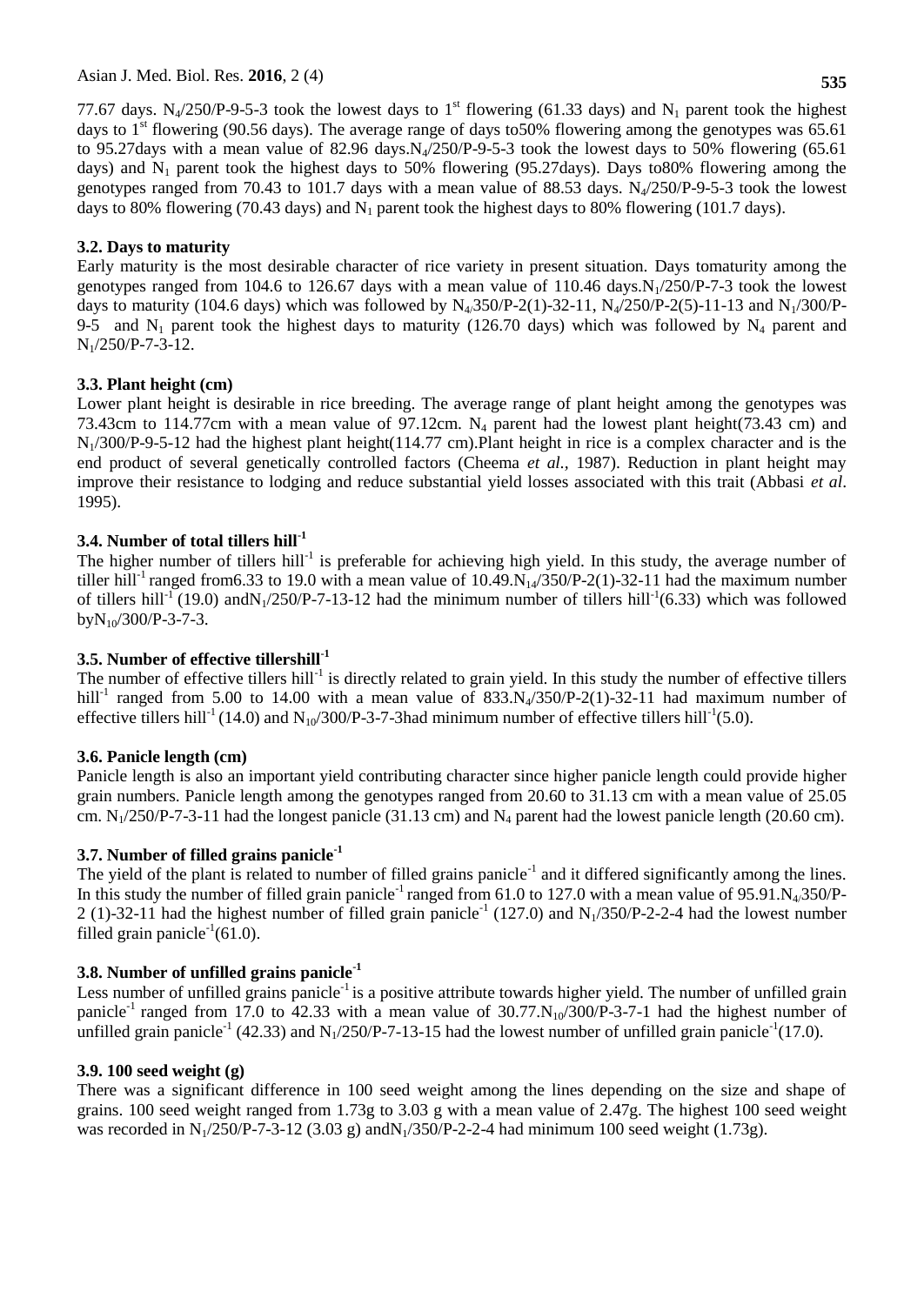# **3.10. Yield plant-1 (g)**

There was significant difference in yield plant<sup>-1</sup> among the studied lines. Yield plant<sup>-1</sup> (g) ranged from 6.15g to 33.02g with a mean value of 18.73g. N<sub>1</sub>/350/P-9-5 had maximum yield plant<sup>-1</sup> (33.02g) and N<sub>1</sub> parent and N<sub>4</sub> parent had minimum yield plant<sup>-1</sup> (6.15g).

# **3.11. Estimation of genetic parameters of NERICA mutant lines along with their parents**

Genotypic variances, phenotypic variances, heritability, genotypic co-efficient of variation (GCV), phenotypic co-efficient of variation (PCV), genetic advance and genetic advance as percent of mean, GA (%) for all the yield contributing traits are presented in Table 4.

| Sl. No         | <b>Symbol</b>  | <b>Genotypes</b>           |
|----------------|----------------|----------------------------|
| 1              | G <sub>1</sub> | $N_4/350/P-2(1)-32-11$     |
| $\sqrt{2}$     | G2             | $N_1/300/P-9-9-13$         |
| 3              | G <sub>3</sub> | $N_{10}/300/P-2(1)-11-(1)$ |
| $\overline{4}$ | G <sub>4</sub> | $N_1/350/P-2-2-4$          |
| $\sqrt{5}$     | G <sub>5</sub> | $N_1/250/P-7-2-1$          |
| 6              | G <sub>6</sub> | $N_{10}/300/P-2(1)-6-11$   |
| 7              | G7             | $N_4/250/P-2(5)-11-13$     |
| $\,8\,$        | G8             | $N_{10}/300/P$ -3-7-1      |
| 9              | G <sub>9</sub> | $N_{10}/300/P$ -3-7-3      |
| 10             | G10            | $N_{10}/300/P$ -5-7-5      |
| 11             | G11            | $N_4/250/P-2(6)-26(1,3,4)$ |
| 12             | G12            | $N_4/300/P-3(4)-10-9$      |
| 13             | G13            | $N_1/250/P$ -7-3-12        |
| 14             | G14            | $N_{10}/300/P$ -2-3-5      |
| 15             | G15            | $N_1/300/P-9-5-12$         |
| 16             | G16            | $N_{10}/300/P-2(1)-8$      |
| 17             | G17            | $N_4/250/P-2(5)-11-10$     |
| 18             | G18            | $N_4/250/P-9-5-3$          |
| 19             | G19            | $N_1/250/P$ -7-3-11        |
| 20             | G20            | $N_1/250/P$ -7-3-15        |
| 21             | G21            | $N_1/250/P$ -7-3-12        |
| 22             | G22            | $N_1/350/P-2-3$            |
| 23             | G23            | $N_1/300/P-9-5$            |
| 24             | G24            | $N_{10}/300/P$ -3-7-6      |
| 25             | G25            | $N_1/300/P-8-3-3$          |
| 26             | G26            | $N_1/250/P$ -6-2-8         |
| 27             | G27            | $N_1/250/P$ -7-3           |
| 28             | G28            | $N_1/300/P-9-5-6$          |
| 29             | G29            | $N_1$ Parent               |
| 30             | G30            | $N_4$ Parent               |
| 31             | G31            | $N_{10}$ Parent            |

# **Table 1. List of the genotypes used in the experiment.**

# **3.11.1. Variability parameters**

A wide range of variation was observed among thirty one rice genotypes for eleven yield contributing traits. The perusal of data revealed that variance due to treatment was highly significant for all the traits (Table 2). This suggested that there were inherent genetic differences among the genotypes. Coefficient of variation studied indicated that phenotypic coefficient of variation (PCV) were higher than the corresponding genotypic coefficient of variation (GCV) for all the traits (Table 3) indicating that they all interacted with the environment to some extent. That means the studied traits are influenced by the environment. Among the all traits total tillers hill<sup>-1</sup> (26.20% and 28.64%) exhibited high estimates of genotypic coefficient of variation (GCV) and phenotypic coefficient of variation (PCV) respectively. On the other hand, Days to  $1<sup>st</sup>$  flowering (8.13% and 8.46%), days to 50% flowering (7.67% and 7.99%), days to 80% flowering (7.34% and 7.62%), days to maturity (4.20% and 5.12%) and plant height (10.48% and 11.68%) exhibited low genotypic coefficient of variation (GCV) and phenotypic coefficient of variation (PCV).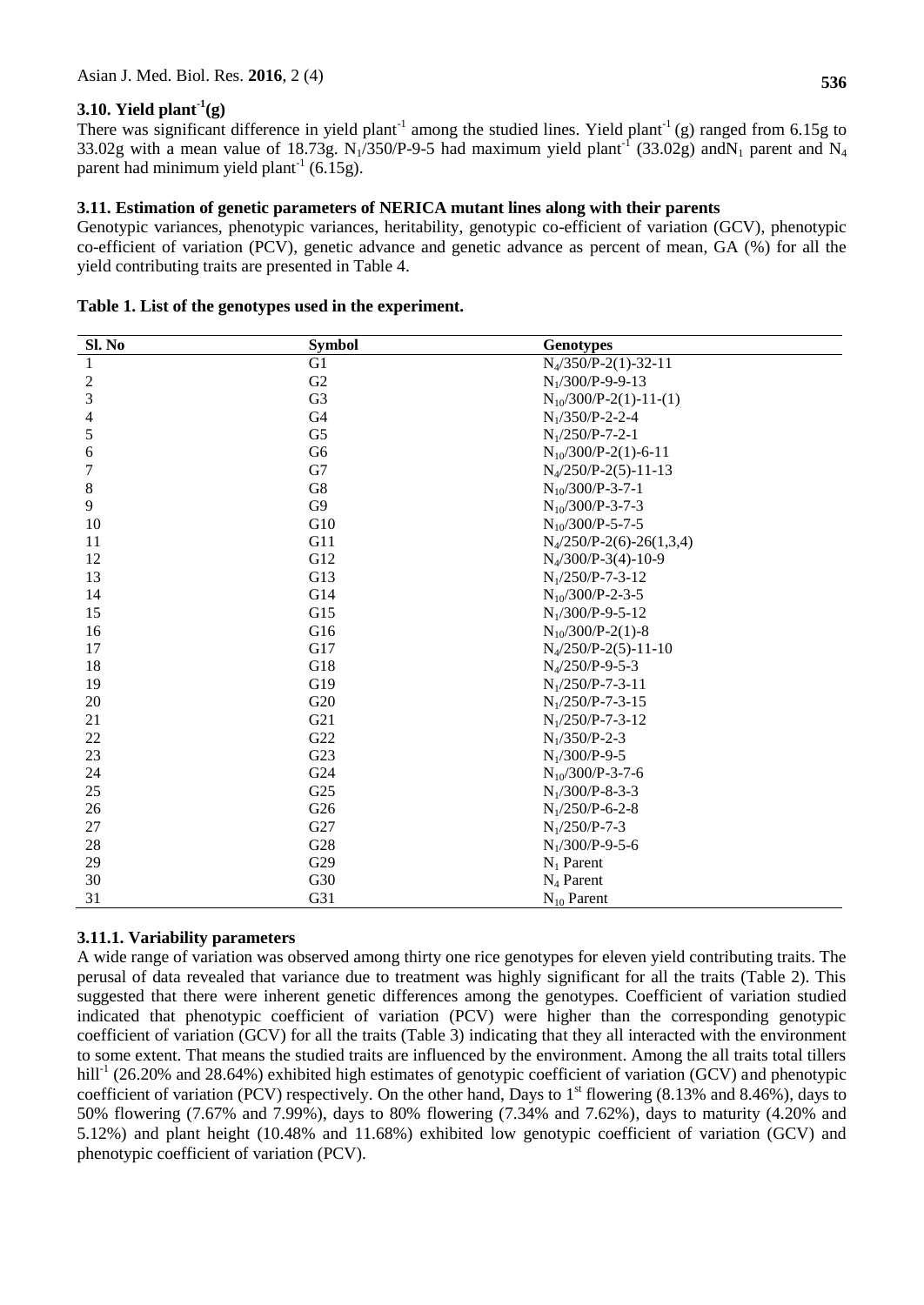|  |  |  |  |  |  |  |  | Table 2. Analysis of variance for different morphological plant characters of 31 NERICA mutant lines. |  |  |  |  |
|--|--|--|--|--|--|--|--|-------------------------------------------------------------------------------------------------------|--|--|--|--|
|  |  |  |  |  |  |  |  |                                                                                                       |  |  |  |  |

| <b>Characters</b> | d.f | Davs to 1st<br>flowering | flowering | Days to 50% Days to 80% Days to<br>flowering | maturity | <b>Plant</b><br>height<br>(cm | <b>Total</b><br>tillers hill <sup>-1</sup> | <b>Effective</b><br>tillers hill <sup>-1</sup> | <b>Panicle</b><br>Length<br>(cm | panicle <sup>-1</sup> | Filled grain Unfilled grain<br>panicle <sup>-1</sup> | 100 Seed<br>weight<br>(g) | Yield plant<br>(g) |
|-------------------|-----|--------------------------|-----------|----------------------------------------------|----------|-------------------------------|--------------------------------------------|------------------------------------------------|---------------------------------|-----------------------|------------------------------------------------------|---------------------------|--------------------|
| Genotypes         |     | .22.95**                 | 124.86**  | 129.93**                                     | 74.97**  | 335.62**                      | $15**$<br>24.                              | 13.68**                                        | 23.29**                         | 769.68**              | 129.56**                                             | $0.335**$                 | 154.29**           |
| Replication       |     | 36.633                   | 37.113    | 61.277                                       | 69.384   | 91.409                        | 0.140                                      | 0.103                                          | 15.936                          | 121.043               | 2.065                                                | 0.004                     | 2.89               |
| Error             | 60  | 3.263                    | 3.442     | 3.244                                        | 10.423   | 25.043                        | . 473                                      | 0.649                                          | 7.001                           | 63.176                | 4.720                                                | 0.018                     | 1.64               |

Here,

d.f = Degree of freedom<br>
\*\* indicates significant at 0.01 probability level.

 $NS = Not significant$ 

# Table 3. Mean performance of 31 rice genotypes on different morphological traits related to yield.

| <b>Genotypes</b>               | Days to<br>1st<br>flowering | Days to<br>50%<br>flowering | Days to<br>80%<br>flowering | Days to<br>maturity | Plant<br>height<br>(cm) | <b>Total tiller</b><br>$hill-1$ | <b>Effective</b><br>tillers<br>$hill-1$ | Panicle length Filled grain<br>(cm) | panicle <sup>1</sup> | <b>Unfilled</b><br>grain<br>panicle <sup>1</sup> | <b>100 Seed</b><br>weight<br>(g) | Yield<br>plant <sup>-</sup><br>(g) |
|--------------------------------|-----------------------------|-----------------------------|-----------------------------|---------------------|-------------------------|---------------------------------|-----------------------------------------|-------------------------------------|----------------------|--------------------------------------------------|----------------------------------|------------------------------------|
| $N4/350/P-2(1)-32-11$          | 73.57gh                     | 78.17jkl                    | 84.51hi                     | 105.5f              | $103.3$ bcde            | 19.00a                          | 14.00a                                  | 25.67cdefghi                        | 127.0a               | 39.00abc                                         | $2.43$ fghi                      | 31.46a                             |
| $N1/300/P-9-9-13$              | 75.33efg                    | $80.66$ hijk                | 86.33fgh                    | 107.7def            | 93.67fghij              | 16.67b                          | 12.67b                                  | 26.00bcdefgh                        | 90.00fghijkl         | 26.67hi                                          | $2.24$ hijk                      | 25.09d                             |
| $N10/300/P-2(1)-11-(1)$        | 67.52i                      | 72.34m                      | 78.38k                      | 107.7def            | 105.6abcd               | 16.00b                          | 10.33c                                  | 24.00 defghi                        | 96.00efghijk         | $24.33$ ijk                                      | 1.89lm                           | 20.85fg                            |
| $N1/350/P-2-2-4$               | 71.43h                      | 76.531                      | $80.43$ jk                  | 109.3cdef           | 84.47jk                 | 10.00defghi                     | 7.67efg                                 | 21.00hi                             | 61.00 <sub>n</sub>   | 33.67ef                                          | 1.73m                            | $12.36$ jk                         |
| $N1/250/P-7-2-1$               | 79.07cd                     | 84.62efg                    | 90.60cde                    | 108.2def            | 86.50ijk                | 10.67defgh                      | 8.33def                                 | 21.30ghi                            | 85.67ijklm           | 37.33bcde                                        | 2.92ab                           | 19.01g                             |
| $N10/300/P-2(1)-6-11$          | 66.70i                      | 71.70m                      | 77.95k                      | 109.7cdef           | 88.70ii                 | 11.67de                         | 9.67cd                                  | 23.70 defghi                        | 114.3abc             | $22.00$ jkl                                      | 1.77m                            | 16.44h                             |
| $N4/250/P-2(5)-11-13$          | 80.20cd                     | 86.70de                     | 93.00bc                     | 105.7f              | 106.7abcd               | 10.33defghi                     | 8.33def                                 | 20.77hi                             | 85.00ijklm           | 38.00bcd                                         | $2.59$ defg                      | 16.26h                             |
| N10/300/P-3-7-1                | 74.26fgh                    | 80.60hijk                   | 86.33fgh                    | 110.3cdef           | $93.63$ fghij           | 11.00 defg                      | 9.00cde                                 | 26.60abcdefg                        | 111.7bcd             | 42.33a                                           | $2.31$ hij                       | 29.30b                             |
| $N10/300/P-3-7-3$              | 72.43gh                     | 77.33kl                     | $82.50$ ij                  | 109.6cdef           | 89.63ii                 | 6.67kl                          | 5.00 <sub>i</sub>                       | 25.30 defghi                        | 101.3cdefgh          | 31.33fg                                          | 2.02kl                           | $12.47$ jk                         |
| $N10/300/P-5-7-5$              | 78.37cde                    | 82.66fgh                    | 88.27defg                   | 108.8def            | 91.63ghij               | 9.00fghijk                      | $7.00$ fgh                              | 25.00 defghi                        | 102.7cdefg           | 26.33hi                                          | $2.28$ hij                       | $13.65$ ijk                        |
| $N4/250/P-2(6)$ -<br>26(1,3,4) | 80.24cd                     | 85.35ef                     | 90.33cde                    | 107.3def            | 109.5abc                | 11.33 def                       | 9.67cd                                  | 22.33efghi                          | 104.0cdef            | 27.33ghi                                         | $2.12$ jkl                       | $21.07$ fg                         |
| $N4/300/P-3(4)-10-9$           | 80.58cd                     | 85.30ef                     | 92.73bc                     | 110.5cdef           | 104.6bcde               | $11.00$ defg                    | 8.33def                                 | 24.70 defghi                        | $103.0$ cdefg        | $25.00$ ijk                                      | $2.73$ bcde                      | 27.42bc                            |
| $N1/250/P-7-3-12$              | 78.40cde                    | 83.46efgh                   | 89.67cdef                   | 115.4bc             | 101.0cdefg              | 9.00fghijk                      | $7.00$ fgh                              | 26.80abcdef                         | 84.33jklm            | 31.33fg                                          | 3.03a                            | 20.34fg                            |
| $N10/300/P-2-3-5$              | 75.28efg                    | 81.50ghij                   | 86.33fgh                    | 113.6bcd            | 95.33efghi              | 8.67ghijkl                      | $7.00$ fgh                              | 26.03bcdefgh                        | 118.7ab              | 34.00def                                         | $2.50$ efgh                      | $20.57$ fg                         |
| $N1/300/P-9-5-12$              | 77.33def                    | 82.38fghi                   | 87.25efgh                   | 107.0ef             | 114.8a                  | $7.33$ jkl                      | $6.00$ hij                              | 24.70defghi                         | 103.7cdef            | $30.00$ fgh                                      | 2.81abcd                         | $12.48$ jk                         |
| $N10/300/P-2(1)-8$             | 79.42cd                     | 84.67efg                    | 89.05defg                   | 112.6bcde           | 109.3abc                | 8.00ijkl                        | $6.000$ hij                             | 30.87ab                             | 74.33mn              | 37.67bcde                                        | $2.35$ ghij                      | $12.85$ jk                         |
| $N4/250/P-2(5)-11-10$          | 78.17cde                    | 84.57efg                    | 90.33cde                    | 108.5def            | 111.9ab                 | 9.33efghij                      | $6.67$ ghi                              | $25.23$ defghi                      | 126.3a               | 19.00lm                                          | 2.85abc                          | 23.96de                            |
| $N4/250/P-9-5-3$               | 61.33j                      | 65.61 <sub>n</sub>          | 70.431                      | 109.4cdef           | 88.13ii                 | 8.00ijkl                        | 7.33fgh                                 | 25.70 cdefghi                       | 119.7ab              | 36.33cde                                         | $2.44$ fgh                       | $13.16$ ijk                        |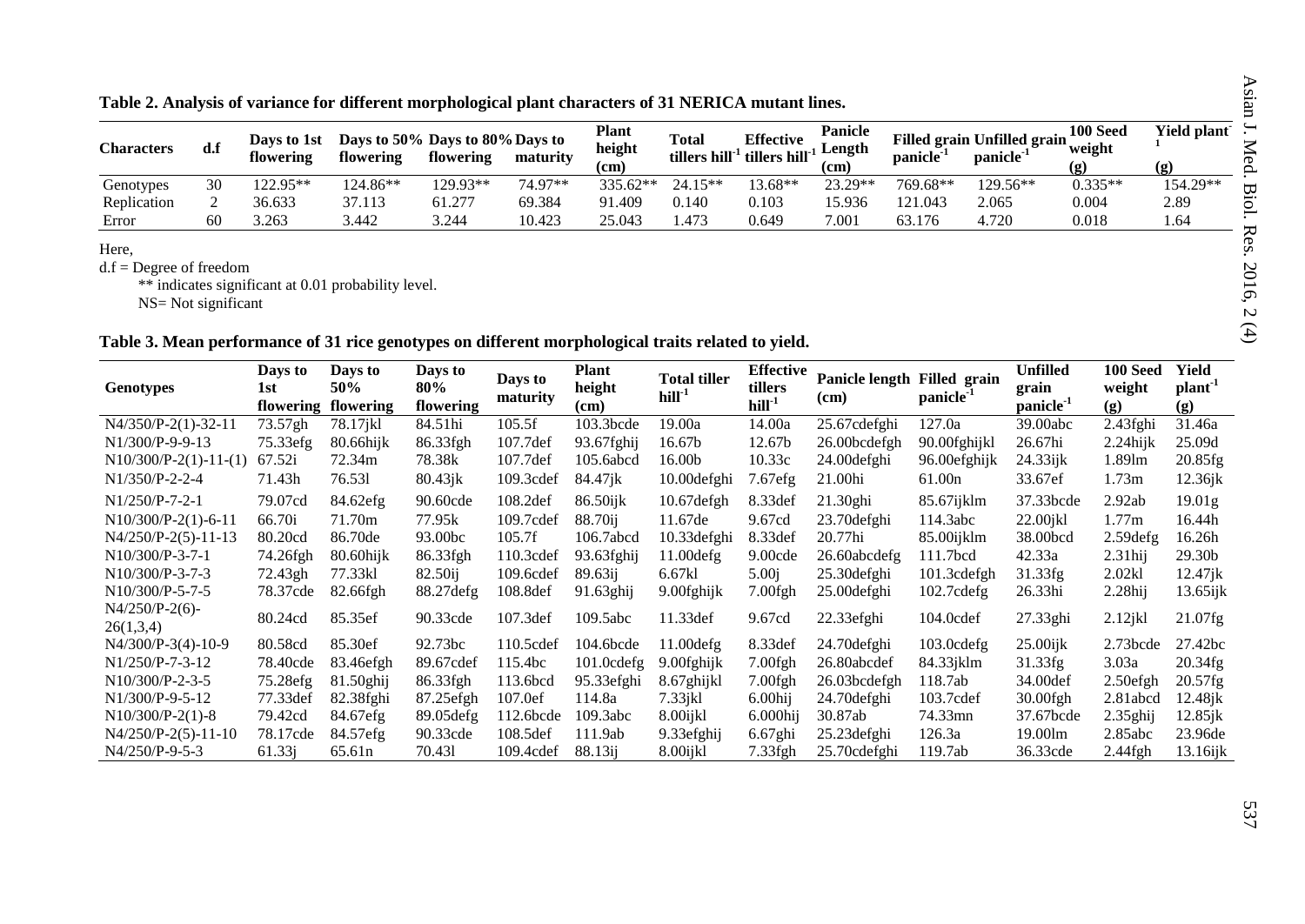| <b>Genotypes</b>       | Days to 1st<br>flowering | Days to<br>50%<br>flowering | Days to<br>80%<br>flowering | Days to<br>maturity | <b>Plant</b><br>height<br>(cm) | <b>Total tiller</b><br>$hill-1$ | <b>Effective</b><br>tillers<br>$hill-1$ | <b>Panicle</b><br>length<br>(cm) | Filled grain<br>panicle <sup>-1</sup> | <b>Unfilled</b><br>grain<br>panicle <sup>1</sup> | <b>100 Seed</b><br>weight<br>(g) | Yield<br>plant <sup>-1</sup><br>(g) |
|------------------------|--------------------------|-----------------------------|-----------------------------|---------------------|--------------------------------|---------------------------------|-----------------------------------------|----------------------------------|---------------------------------------|--------------------------------------------------|----------------------------------|-------------------------------------|
| $N1/250/P-7-3-11$      | 81.23c                   | 86.47de                     | 90.33cde                    | 108.6def            | 107.7abcd                      | 8.67ghijkl                      | 7.33fgh                                 | 31.13a                           | 81.00klm                              | 30.67fg                                          | $2.33$ ghij                      | $13.10$ ijk                         |
| $N1/250/P-7-13-15$     | 74.33fgh                 | 79.00ijkl                   | 84.61hi                     | 107.8def            | 105.0bcde                      | 8.33hijkl                       | $6.00$ hij                              | 24.97 defghi                     | 78.67lm                               | 17.00m                                           | $2.72$ bcde                      | 14.36hij                            |
| $N1/250/P-7-13-12$     | 85.34b                   | 89.53cd                     | 95.67b                      | 112.6bcde           | 88.50ij                        | 6.331                           | 5.33ij                                  | 26.77abcdef                      | 84.67ijklm                            | 31.33fg                                          | 2.69bcde                         | 11.80kl                             |
| $N1/350/P-2-3$         | 75.40efg                 | 80.67hijk                   | 86.50fgh                    | 110.6cdef           | 95.37efghi                     | 12.33cd                         | 9.33cd                                  | 23.73 defghi                     | 87.00hijklm                           | 21.33kl                                          | $2.72$ bcde                      | 21.39f                              |
| N1/300/P-9-5           | 84.37b                   | 90.69bc                     | 95.27b                      | 105.9f              | 104.8bcde                      | 14.00c                          | 12.33b                                  | 24.93 defghi                     | 99.00 defghij                         | $25.67$ ij                                       | 2.80abcd                         | 33.02a                              |
| $N10/300/P-3-7-6$      | 80.41cd                  | 86.33de                     | 91.48cd                     | 107.6def            | 104.5bcde                      | 10.00defghi                     | 8.33def                                 | 30.43abc                         | 92.33fghijkl                          | 32.33f                                           | 2.38ghij                         | 15.26hi                             |
| $N1/300/P-8-3-3$       | 75.33efg                 | 82.73fgh                    | 88.27 defg                  | 110.8cdef           | 102.3bcdef                     | 11.33def                        | 9.67cd                                  | 24.83defghi                      | 100.0cdefghi                          | 30.67fg                                          | $2.75$ bcde                      | 21.99ef                             |
| $N1/250/P-6-2-8$       | 74.58fgh                 | $80.00$ hijk                | 85.67ghi                    | 109.3cdef           | 103.0bcdef                     | $11.00$ defg                    | 9.00cde                                 | 28.87abcd                        | 97.00defghij                          | 38.00bcd                                         | 2.66bcdef                        | 23.60de                             |
| $N1/250/P-7-3$         | 80.17cd                  | 85.60ef                     | 90.33cde                    | 104.6f              | 91.37hij                       | $10.67$ defgh                   | 9.67cd                                  | 27.23abcde                       | $110.0$ bcde                          | 31.67f                                           | $2.77$ bcd                       | 28.73b                              |
| $N1/300/P-9-5-6$       | 90.48a                   | 94.67a                      | 99.85a                      | 110.5cdef           | 99.27defgh                     | 11.67de                         | 10.33c                                  | 22.90efghi                       | 94.33fghijk                           | 37.00bcde                                        | 2.64cdef                         | 25.85cd                             |
| N1 parent              | 90.56a                   | 95.27a                      | 101.7a                      | 126.7a              | 79.00kl                        | 8.33hijkl                       | $7.33$ fgh                              | $21.67$ fghi                     | 88.00ghijklm                          | 32.33f                                           | $2.28$ hij                       | 6.640m                              |
| N <sub>4</sub> parent  | 88.33a                   | 93.60ab                     | 99.83a                      | 125.3a              | 73.431                         | 10.33 defghi                    | $7.33$ fgh                              | 20.60i                           | 74.00mn                               | $23.33$ ijk                                      | $2.17$ ijk                       | 6.153m                              |
| N <sub>10</sub> parent | 77.65def                 | 83.17efgh                   | 90.67cde                    | 117.3b              | 78.13kl                        | 8.67ghijkl                      | 6.33ghij                                | 22.70efghi                       | 78.67lm                               | 41.00ab                                          | $2.42$ fghi                      | 9.9701                              |
| CV(%)                  | 2.33                     | 2.24                        | 2.03                        | 2.92                | 5.15                           | 11.57                           | 9.67                                    | 10.56                            | 8.29                                  | 7.06                                             | 5.45                             | 6.84                                |
| <b>Maximum</b>         | 90.56                    | 95.27                       | 101.67                      | 126.67              | 114.77                         | 19.00                           | 14.00                                   | 31.13                            | 127.00                                | 42.33                                            | 3.03                             | 33.02                               |
| <b>Minimum</b>         | 61.33                    | 65.61                       | 70.43                       | 104.60              | 73.43                          | 6.33                            | 5.00                                    | 20.60                            | 61.00                                 | 17.00                                            | 1.73                             | 6.15                                |
| <b>Mean</b>            | 77.67                    | 82.96                       | 88.53                       | 110.46              | 97.12                          | 10.49                           | 8.33                                    | 25.05                            | 95.91                                 | 30.77                                            | 2.47                             | 18.73                               |
| LSD <sub>(0.05)</sub>  | 2.95                     | 3.03                        | 2.94                        | 5.27                | 8.17                           | 1.98                            | 1.32                                    | 4.32                             | 12.98                                 | 3.55                                             | 0.219                            | 2.09                                |

Notes: Genotypes with the different letter(s) are significantly different.

# Table 4. Estimation of genetic parameters for morphological characters related to yield.

| SL.<br>No.     | Characters                           | <b>Phenotypic</b><br>variance $(\sigma_n)$ | Genotypic<br><b>variance</b> $(\sigma^2$ <sub>g</sub> ) | $PCV$ $(\frac{9}{6})$ | GCV(%) | Heritability $(\% )$ | <b>GA</b> | GA(%) |
|----------------|--------------------------------------|--------------------------------------------|---------------------------------------------------------|-----------------------|--------|----------------------|-----------|-------|
| 1              | Days to 1 <sup>st</sup> flowering    | 43.16                                      | 39.90                                                   | 8.46                  | 8.13   | 92.44                | 12.51     | 16.11 |
| $\overline{2}$ | Days to 50% flowering                | 43.92                                      | 40.47                                                   | 7.99                  | 7.67   | 92.16                | 12.58     | 15.16 |
| $\mathbf{3}$   | Days to 80% flowering                | 45.47                                      | 42.33                                                   | 7.62                  | 7.34   | 92.87                | 12.90     | 14.57 |
| 4              | Days to maturity                     | 31.94                                      | 21.52                                                   | 5.12                  | 4.20   | 67.37                | 7.84      | 7.10  |
| 5              | Plant height(cm)                     | 128.57                                     | 103.53                                                  | 11.68                 | 10.48  | 80.52                | 18.81     | 19.37 |
| 6              | Total tillers hill <sup>-1</sup>     | 9.03                                       | 7.56                                                    | 28.64                 | 26.20  | 83.69                | 5.18      | 49.37 |
| 7              | Effective tillers $hill-1$           | 5.00                                       | 4.35                                                    | 26.82                 | 25.02  | 87.01                | 4.01      | 48.07 |
| 8              | Panicle length(cm)                   | 12.43                                      | 5.43                                                    | 14.08                 | 9.30   | 43.68                | 3.17      | 12.67 |
| 9              | Filled grain panicle <sup>1</sup>    | 298.68                                     | 235.50                                                  | 18.02                 | 16.00  | 78.85                | 28.07     | 29.27 |
| 10             | Unfilled grain panicle <sup>-1</sup> | 46.33                                      | 41.61                                                   | 22.12                 | 20.96  | 89.81                | 12.59     | 40.92 |
| -11            | 100 Seed weight $(g)$                | 0.124                                      | 0.106                                                   | 14.26                 | 13.19  | 85.44                | 0.61      | 25.11 |

Notes: PCV= Phenotypic coefficient of variation, GCV= Genotypic coefficient of variation, GA= Genetic advance, GA (%) = Genetic advance as percent of mean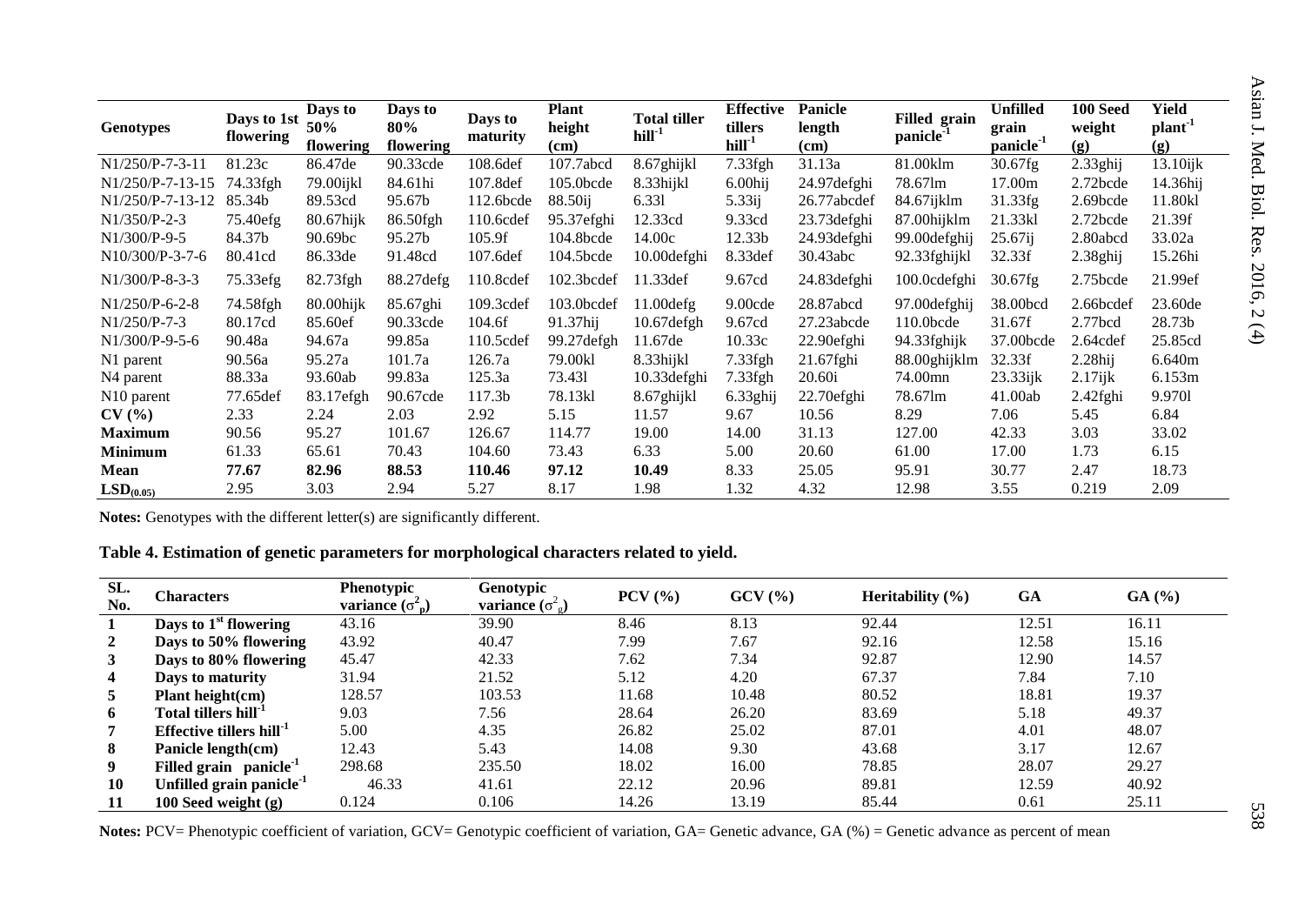effective tillers hill<sup>-1</sup>, panicle length and number of spikelets panicle<sup>-1</sup>.

The high values of genotypic coefficient of variation (GCV) and phenotypic coefficient of variation (PCV) for these traits suggested the possibility of yield improvement through selection of these traits. Tiwari *et al.* (2011) also observed the higher magnitude of PCV and GCV for grain yield plant<sup>-1</sup>, number of fertile spikelets,

#### **3.11.2. Heritability**

The estimates of heritability act as predictive instrument in expressing the reliability of phenotypic value. Therefore, high heritability helps in effective selection for a particular trait. Heritability was classified as low (below 30%), medium (30-60%) and high (above 60%) as suggested by Johnson *et al.* (1955). The traits expressed moderate to high heritability estimates ranging from 43.68% to 92.87%. Among the traits, high heritability was recorded by days to 80% flowering (92.87%), days to  $1<sup>st</sup>$  flowering (92.44%), days to 50% flowering (92.16%), unfilled grain panicle<sup>-1</sup> (89.81%), effective tillers hill<sup>-1</sup> (87.01%), 100 seed weight  $(85.44\%)$ , total tillers hill<sup>-1</sup> (83.69%), plant height (80.52%), filled grain panicle<sup>-1</sup> (78.85%) and days to maturity (67.37%), and moderate heritability value was recorded bypanicle length (43.68%) (Table4).High heritability values indicate that the traits under study are less influenced by environment in their expression and have greater possibility of genetic improvement through selection methods. Patel *et al.* (2012) observed highest heritability for days to 50%flowering, plant height, total tillers, panicle length, total number of spikelets panicle<sup>-</sup> <sup>1</sup>, number of filled spikelets panicle<sup>-1</sup>, number of unfilled spikelets panicle<sup>-1</sup> and grain yield m<sup>-2</sup>.

#### **3.11.3. Genetic advance**

The genetic advance is a useful indicator of the progress that can be expected as result of exercising selection on the pertinent population. Heritability in conjunction with genetic advance would give a more reliable index of selection value (Johnson *et al.*, 1955). In the present study genetic advance was highest for number of filled grains panicle<sup>-1</sup> (28.07) and lowest for 100 seed weight (0.619) among yield contributing traits (Table 4). The genetic advance as percent of mean was highest in case of number of total tillers hill<sup>-1</sup> (49.37%), while lowest recorded by days to maturity (7.10%). Babu *et al*. (2012) also found highest genetic advance for number of filled grains panicle<sup>-1</sup>and highest genetic advance as per cent of mean in case of number of unfilled grains panicle<sup>-1</sup>.

#### **4. Conclusions**

A total of 31 NERICA rice genotypes were evaluated for morphological characters and various genetic parameters were assessed. Considering the traits days to flowering and days to maturity, the genotype  $N_4/250/P$ -9-5-3 was earliest (104.6 days) and  $N_1$  parent took highest days (126.7 days). All parents took the highest days to maturity than different lines. In terms of yield plant<sup>-1</sup> genotypeN<sub>1</sub>/300/P-9-5 was superior (33.02g) and N<sub>4</sub> parent had minimum yield plant<sup>-1</sup> (6.15g). All the traits are highly influenced by the environment as PCV were higher than GCV and a little scope for genetic improvement. Days to 80%, days to 1<sup>st</sup> flowering, days to 50% flowering, number of unfilled grain panicle<sup>-1</sup> and 100 seed weight are less influenced by environment in their expression. The lowest heritability value was recorded for panicle length. In the present study, high heritability along with high genetic advance was noticed for the traits, number of filled grain per panicle, plant height and days to 50% flowering. These traits can be improved through simple or progeny selection methods. Other traits showed high heritability along with moderate or low genetic advance which can be improved by inter mating superior genotypes of segregating population developed from combination breeding. So, while taking breeding program using this genotype, higher emphasize should be given to environmental factors as well as agronomic practices.

#### **Conflict of interest**

None to declare.

#### **Reference**

- Abbasi FM, MA Sagar, M Akram and M Ashraf, 1995. Agronomic and quality traits of some elite rice genotypes. Pak. J. Sci. and Ind. Res., 38:348-350.
- Allard RW, 1960. Principles of Plant Breeding, John Wiley and Sons, Inc., New York. pp. 145.
- Azad MAK, MI Uddin and MA Azam, 2012. Achievements in Rice research at BINA through Induced mutation. Global Science Books: Bioremediation, Biodiversity and Bioavailability*.* 6: 53-57.
- Babu VR, K Shreya, KS Dangi, G Usharani and P Nagesh, 2012. Genetic variability studies for qualitative and quantitative traits in popular rice (*Oryzasativa* L.) hybrids of India. Int. J. Sci. and Res. Pub., 2:15.